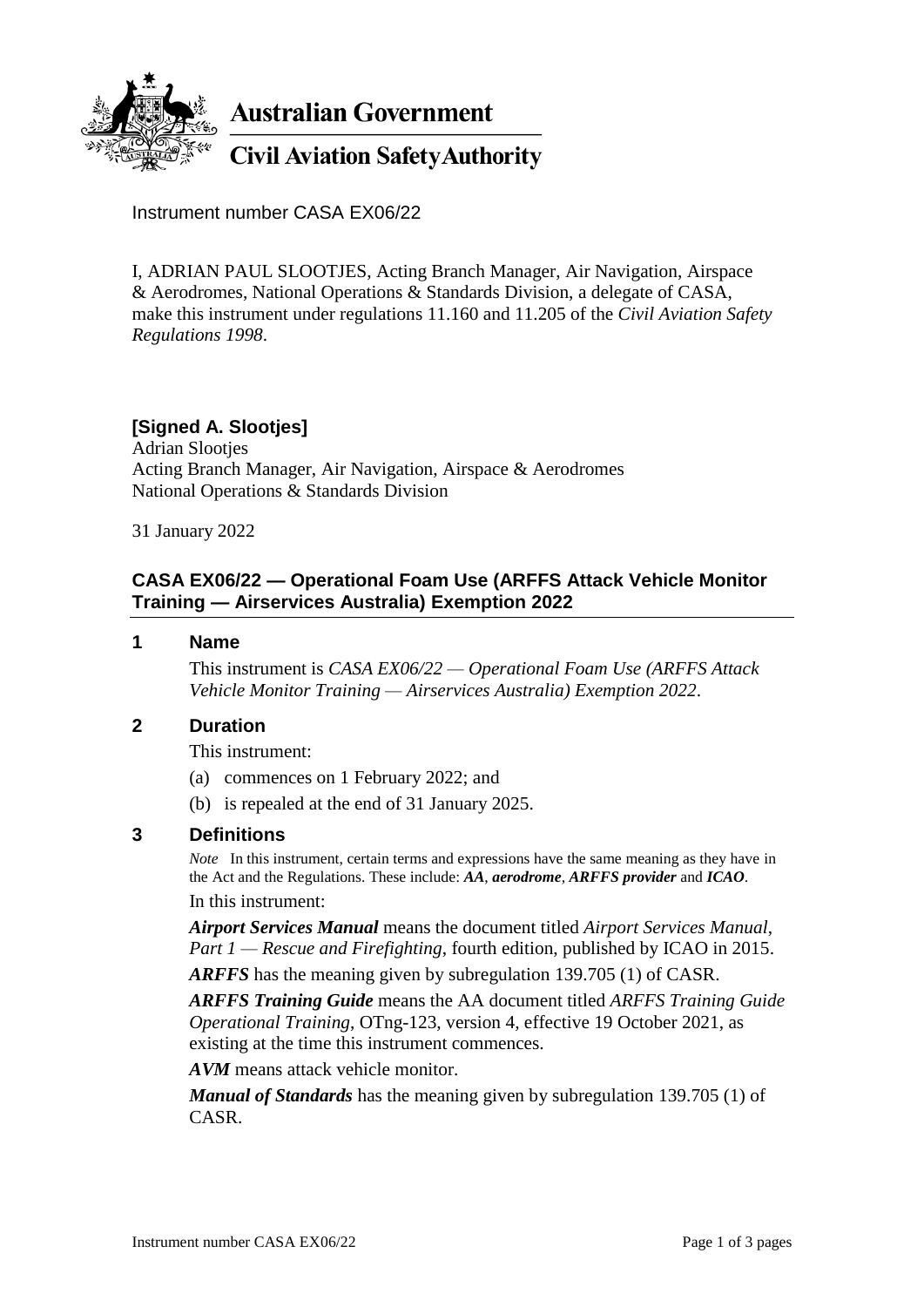*operational foam* means an extinguishing agent that:

- (a) has the foam specifications mentioned in paragraph 8.1.5 (including Table 8-1) of the Airport Services Manual; and
- (b) meets the criteria for the foam production performance test mentioned in sub-subparagraphs 8.1.6.2 (b) and 8.1.6.2 (c) of the Airport Services Manual; and
- (c) meets the firefighting performance requirements, for a foam concentrate at each performance level, mentioned in subparagraph 8.1.10.1 of the Airport Services Manual.

*registered training organisation* has the meaning given by the *National Vocational Education and Training Regulator Act 2011*.

*training foam* means a substance that maintains a visual resemblance to operational foam throughout hot or cold operational training exercises, drills or assessments.

*Not*e An ARFFS training exercise may include the use of a heat source, including a fire. An ARFFS drill does not include the use of a heat source but includes the use of theatrical smoke (also known as special effect smoke). An ARFFS assessment includes, but is not necessarily limited to, each assessment phase mentioned in clauses 2 to 5 of Schedule 1.

### **4 Application**

This instrument applies to AA, ARN 202210, in its capacity as:

- (a) a registered training organisation; and
- (b) the approved ARFFS provider for the aerodromes mentioned in an instrument made under regulation 139.965 of CASR, as the instrument exists from time to time.
- *Note* At the time of making this instrument:
- (a) AA is listed as a registered training organisation on the National Register see <http://training.gov.au/Organisation/Details/5168> or search for "Airservices Australia" using the "Quick Search" facility available at [http://training.gov.au/home/tga.](http://training.gov.au/home/tga) For the definitions of *National Register* and *registered training organisation*, see section 3 of the *National Vocational Education and Training Regulator Act 2011*.
- (b) Instrument number CASA.139H.0007 Revision No: 1, *Approval – Aerodrome Rescue and Fire Fighting Service (ARFFS) Provider* approves AA as an ARFFS provider for the aerodromes mentioned in Schedule 1 to that instrument until the end of 30 June 2024 (unless that instrument is varied, suspended, revoked or cancelled).

#### **5 Exemption**

AA is exempt from compliance with subregulations 139.845 (1) and (4) of CASR, to the extent that those subregulations require AA to use operational foam to complete the core competency mentioned in paragraph 20.1.3.3 (a) of the Manual of Standards.

*Note* Chapter 20 of the Manual of Standards relates to ARFFS Personnel Staffing and Training Requirements*.* Under paragraph 20.1.3.3 (a) of the Manual of Standards, core competency training for the application of foam onto a fire by an AVM must be conducted within a 90-day period.

#### **6 Conditions**

The exemption is subject to the conditions mentioned in Schedule 1.